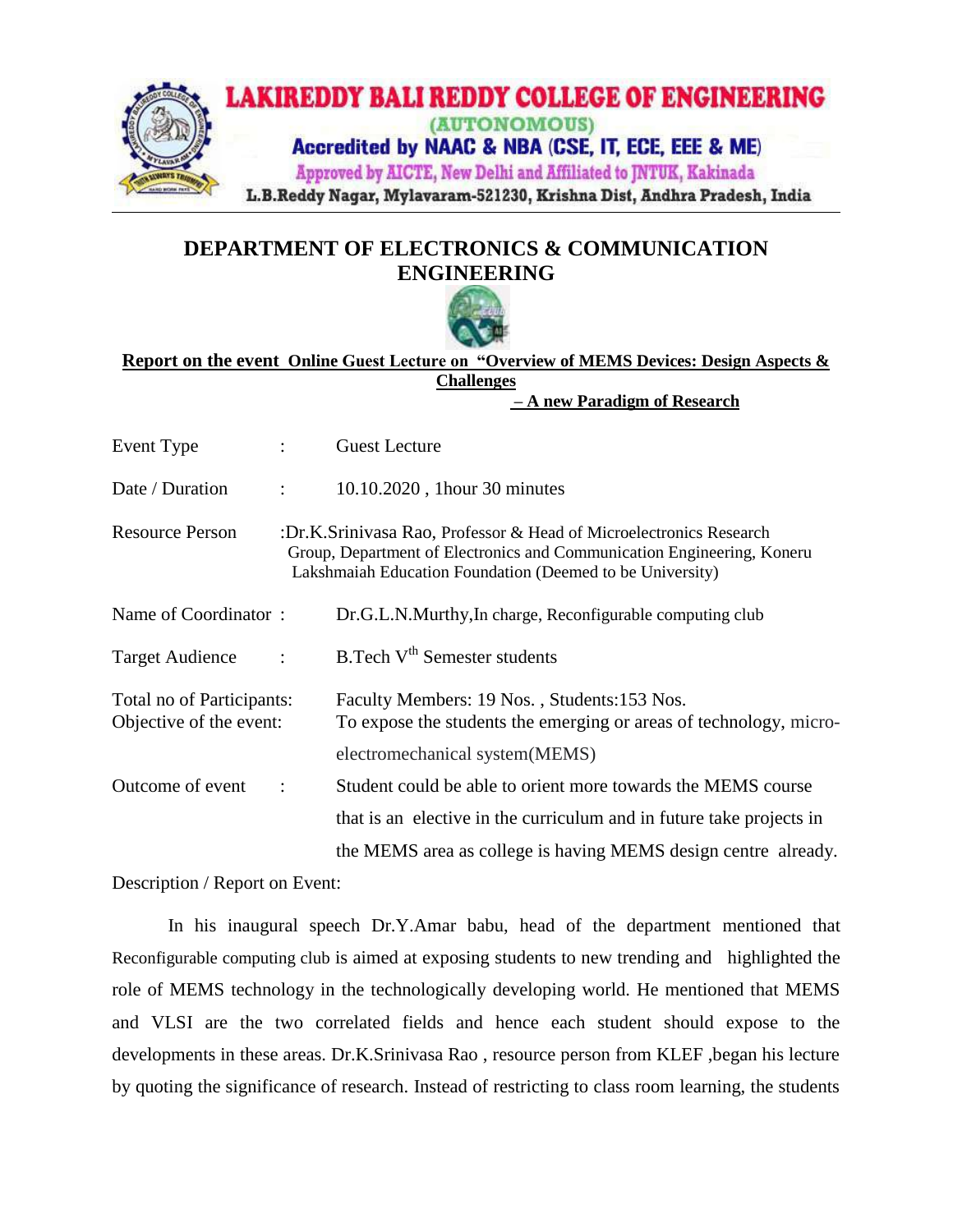should come out and think in a broader way in different prospective. Smart phones are the driving force these days that made life easier to live with. Each smart phone is composed of number of sensors that are fabricated suing MEMS technology. Numerous applications of MEMS applications in diverse fields like automotive, medical, communication as well as in military applications are briefed. It was told that the MEMS device is like an integrated circuit but fabricated with different technology and the development of MEMS technology over the years was also narrated.

Along with existing applications, new trending areas where MEMS is having scope like Bio MEMS, RF MEMSMOEMS were also explained. It was also pointed out that even though MEMS technology is having broader applications there are many issues that are to be dealt with in designing MEMS. The guest lecture concluded by informing to the students about the facilities in the college under MEMS and later by thanking Dr.A.Narednra Babu for pursuing the resource person.

Feedback / Suggestions :

- $\triangleright$  Conduct such guest lectures once every two weeks
- $\triangleright$  Increase the time of the guest lecture
- $\triangleright$  Intimate well in advance whenever such lectures are conducted in online as there may be log in difficulties

Comments on the feedback:

- 1. The department will organize the guest lectures or any other events meant for sharing the knowledge but not every fortnight as academics should also be given priority.
- 2. Based on the depth of the content and need definitely time will be increased.
- 3. This time as the nod from the resource person was got at the last minute event was conducted by intimating within very short time. Next time onwards with prior information only such vents will be conducted.

Photographs: